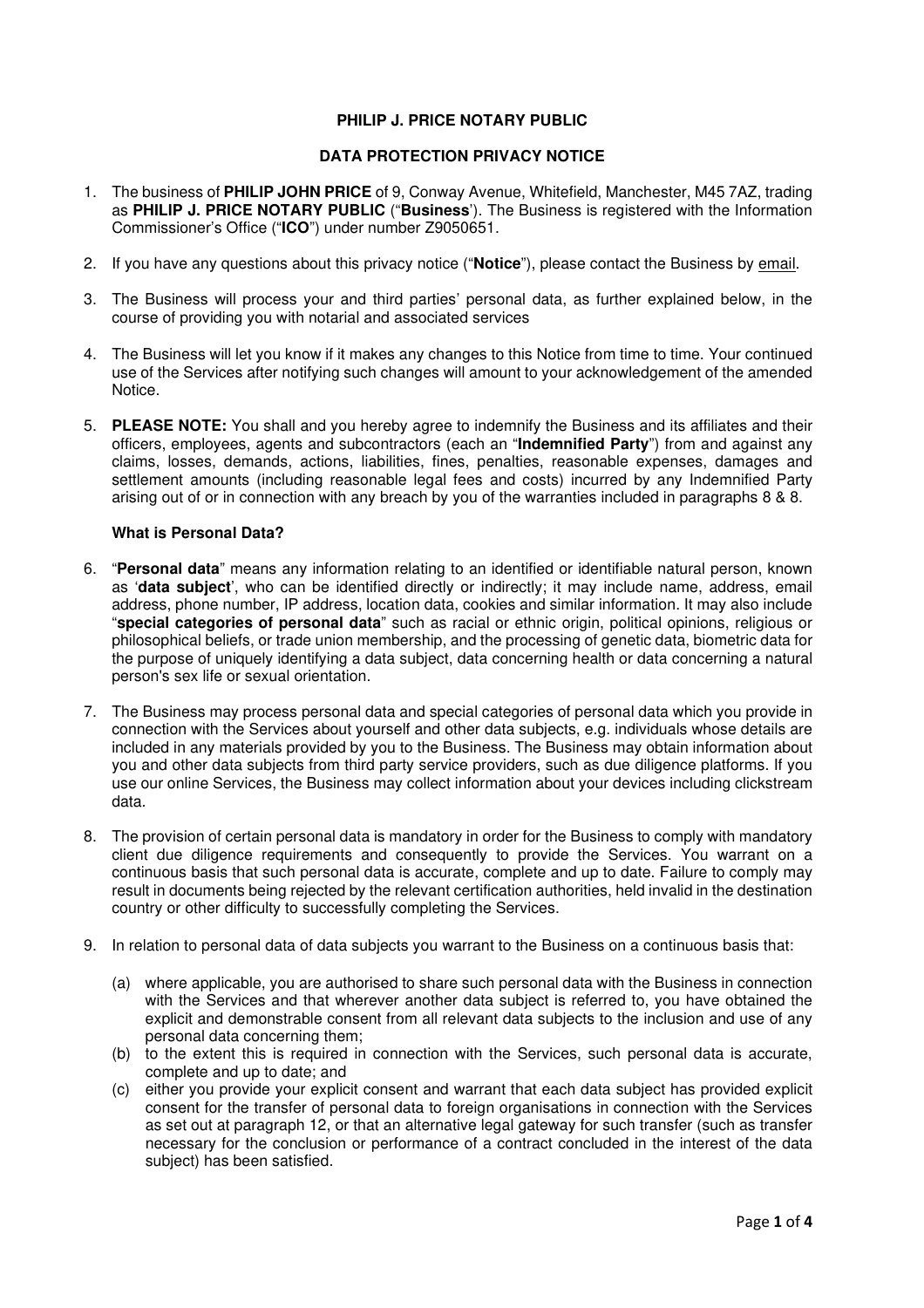# **How does the Business use your personal data?**

- 10. The Business will only process personal data, in accordance with applicable law, for the following purposes:
	- (a) **responding to your queries, requests and other communications;**
	- (b) **providing the Services**, including, where applicable, procuring acts from foreign organisations;
	- (c) **enabling suppliers and service providers to carry out certain functions on behalf of the Business in order to provide the Services**, including webhosting, data storage, identity verification, technical, logistical, courier or other functions, as applicable;
	- (d) **ensuring the security of the Business and preventing or detecting fraud**;
	- (e) **administering our Business**, including complaints resolution, troubleshooting of our website, data analysis, testing of new features, research, statistical and survey purposes;
	- (f) **developing and improving our Services**;
	- (g) **complying with applicable law**, including Notary Practice Rules, guidelines and regulations or in response to a lawful request from a court or regulatory body.

The legal basis for the processing of personal data for the purposes described above will typically include:

- processing necessary to fulfil a **contract** that the Business has in place with you or other data subjects, such as processing for the purposes set out in paragraphs (a), (b), (b) and **Error! Reference source not found.**;
- your **consent**, such as processing for the purposes set out in paragraph **Error! Reference source not found.**;
- processing necessary for our or a third party's **legitimate interests**, such as processing for the purposes set out in paragraphs (a), (b), (b), (d), (e), which is carried out on the basis of the legitimate interests of the Business to ensure that Services are properly provided, the security of the Business and its clients and the proper administration of the Business; and
- processing necessary for compliance with a **legal obligation** to which the Business is subject, such as processing for the purposes set out in paragraph (g).and
- any other applicable legal grounds for processing from time to time.

#### **Disclosure of personal data**

- 11. There are circumstances where the Business may wish to disclose or is compelled to disclose your personal data to third parties. These scenarios include disclosure to:
	- The Business **subsidiaries** or **associated offices**;
	- The Business **suppliers** and **service providers** to facilitate the provision of the Services, including couriers, translators, IT consultants and legalisation and other handling agents, webhosting providers, identity verification partners (in order to verify your identity against public databases), consultants, for example, in order to protect the security or integrity of the Business, including our databases and systems and for business continuity reasons;
	- **public authorities** to carry out acts which are necessary in connection with the Services, such as the Foreign Office:
	- **foreign organisations** to carry out acts which are necessary in connection with the Services, such as Embassies, Consulates and High Commissions:
	- **professional organisations** exercising certain public functions in relation to the notaries profession, such as Chambers of Commerce;
	- **successor or partner legal entities**, on a temporary or permanent basis, for the purposes of a joint venture, collaboration, financing, sale, merger, reorganisation, change of legal form, dissolution or similar event relating to a business. In the case of a merger or sale, your personal data will be permanently transferred to a successor company;
	- **public authorities** where the business required by law to do so; and
	- any other third party where you have provided your consent.

#### **International transfer of your personal data**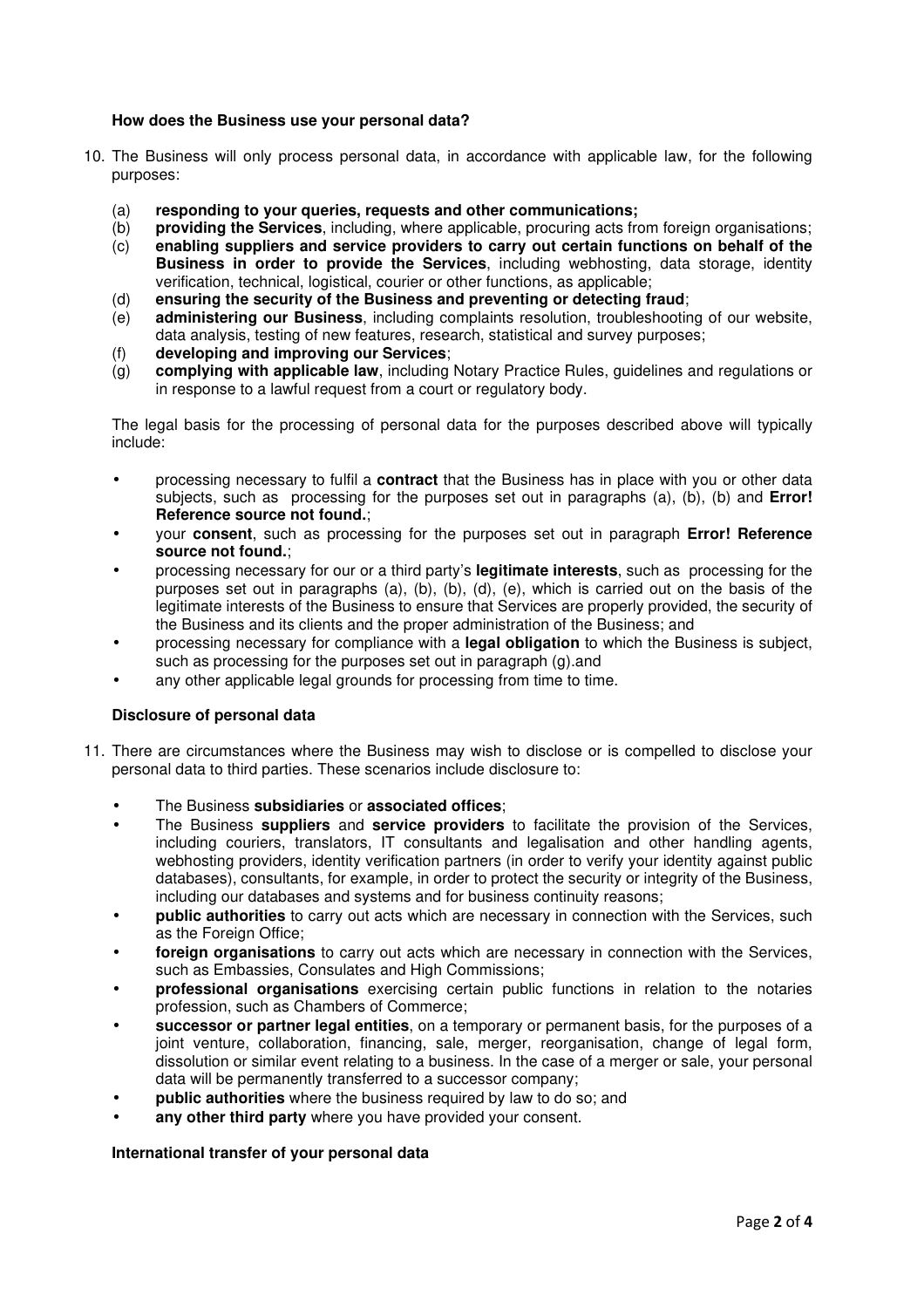- 12. The Business may transfer your personal data to a third party in countries outside the country in which it was originally collected for further processing in accordance with the purposes set out above. In particular, your personal data may be transferred to foreign organisations such as foreign Embassies located in the UK or abroad. Such organisations will process personal data in accordance with the laws to which they are subject and international treaties over which the Business has no control.
- 13. If the Business transfers personal data to private organisations abroad, such as subcontractors, it will, as required by applicable law, ensure that your privacy rights are adequately protected by appropriate technical, organisation, contractual or other lawful means. You may contact the Business for a copy of such safeguards in these circumstances.

## **Retention of personal data**

14. Your personal data will be retained for as long as is reasonably necessary for the purposes listed above or as required by the law. For example, the Notaries Practice Rules require that that notarial acts in the public form shall be preserved permanently. Records of acts not in public form shall be preserved for a minimum period of 12 years. Please contact the Business for further details of applicable retention periods. Personal data may for reasons of security and convenience be stored on remote data facilities but in an encrypted form.

#### **Security of personal data**

- 15. The Business will implement technical and organisational security measures in order to prevent unauthorised access to your personal data.
- 16. However, please be aware that the transmission of information via the internet is never completely secure. Whilst the Business can do its best to keep our own systems secure, it does not have full control over all processes involved in, for example, your use of the Business website or sending confidential materials to the Business via email, and the business cannot therefore guarantee the security of your information transmitted to the Business on the web.

#### **Data subject rights**

- 17. Data subjects have numerous rights in relation to their personal data. For further information about your data protection rights please visit the ICO website.
	- **Right to make a subject access request (SAR).** Data subjects may request in writing copies of their personal data. However, compliance with such requests is subject to certain limitations and exemptions and the rights of other data subjects. Each request should make clear that a SAR is being made. You may also be required to submit a proof of your identity and payment, where applicable.
	- **Right to rectification.** Data subjects may request that we rectify any inaccurate or incomplete personal data.
	- **Right to withdraw consent.** Data subjects may at any time withdraw their consent to the processing of their personal data carried out by the Business on the basis of previous consent. Such withdrawal will not affect the lawfulness of processing based on previous consent.
	- **Right to object to processing, including automated processing and profiling.** The Business does not make automated decisions. The Business may use third party due diligence platforms which provide recommendations about data subjects by automated means. We will comply with any data subject's objection to processing unless we have a compelling overriding legitimate ground for the processing, the processing is for the establishment, exercise or defence of legal claims or we have another lawful reason to refuse such request. The business will comply with each valid opt-out request in relation to marketing communications.
	- **Right to erasure.** Data subjects may request that the business erases their personal data. The business will comply, unless there is a lawful reason for not doing so. For example, there may be an overriding legitimate ground for keeping the personal data, such as, the business archiving obligations that it has to comply with.
	- **Restriction.** Data subjects may request that the business restricts its processing of their personal data in various circumstances. The business will comply, unless there is a lawful reason for not doing so, such as, a legal obligation to continue processing your personal data in a certain way.